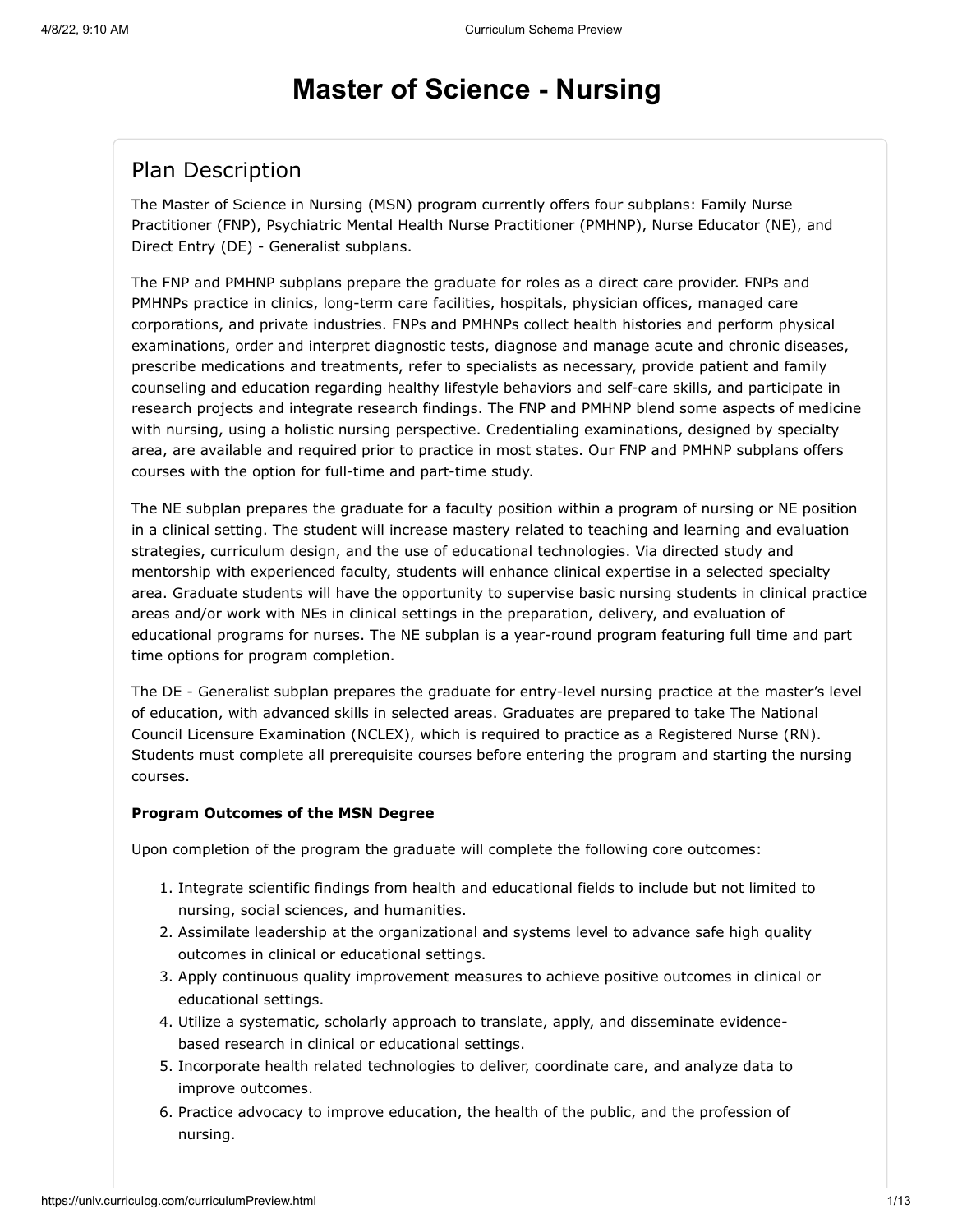- 7. Employ culturally appropriate skills in communicating and collaborating with interdisciplinary teams to achieve positive outcomes in clinical or educational settings.
- 8. Synthesize social, cultural, financial, legal, ethical, and political influences to advance nursing practice, healthcare, and education.
- 9. Model the professional role of an advanced practice nurse or nurse educator in daily practice.

#### **Program Outcomes: Family Nurse Practitioner and Psychiatric Mental Health Nurse Practitioner Subplans**

- 1. Competently assess, diagnose, prescribe, evaluate and create a holistic plan of treatment.
- 2. Articulate the professional role, which includes the ethical code of conduct and scope of advanced practice.
- 3. Develop and monitor comprehensive, holistic plans of care that address the health promotion and disease prevention needs of diverse client populations.
- 4. Assess and monitor teaching/learning needs in a diverse client population. Practice ethically in the conduct of research, management and clinical professional practice.

#### **Program Outcomes: Nurse Educator Subplan**

- 1. Utilize education research to continually improve teaching strategies/skills.
- 2. Develop a teaching-learning style that facilitates learner development that meets the educational outcomes of the learner.
- 3. Assess and evaluate at both the course and program level
- 4. Function as a leader and change agent in nursing education settings.
- 5. Participate in scholarship to further knowledge and abilities in nursing education.

#### **Program Outcomes: Direct Entry - Generalist Subplan**

- 1. Apply principles that enhance safety for patients and health care providers through individual performance and system effectiveness.
- 2. Demonstrate sound clinical judgment in the planning, provision, and evaluation of evidence-based nursing care at the individual, group, and community levels.
- 3. Use clinical prevention strategies to promote health and prevent disease across the lifespan at individual and population levels.
- 4. Integrate professional values, attitudes, knowledge, and behaviors.

**For more information about your program, including your graduate program handbook and learning outcomes please visit the [Degree Directory](https://www.unlv.edu/degree/msn).**

# Plan Admission Requirements

#### [Application deadlines](http://www.unlv.edu/graduatecollege/application-deadlines)

Applications available on the [UNLV Graduate College website.](http://graduatecollege.unlv.edu/admissions/)

#### **Family Nurse Practitioner (FNP), Psychiatric Mental Health Nurse Practitioner (PMHNP), and Nurse Educator (NE) MSN Admission Criteria:**

Students are admitted to the program in the fall semester of each year based upon competitive selection. Selection is based on the applicant's qualifications (academic and professional) the applicant's strengths, and the number of available openings.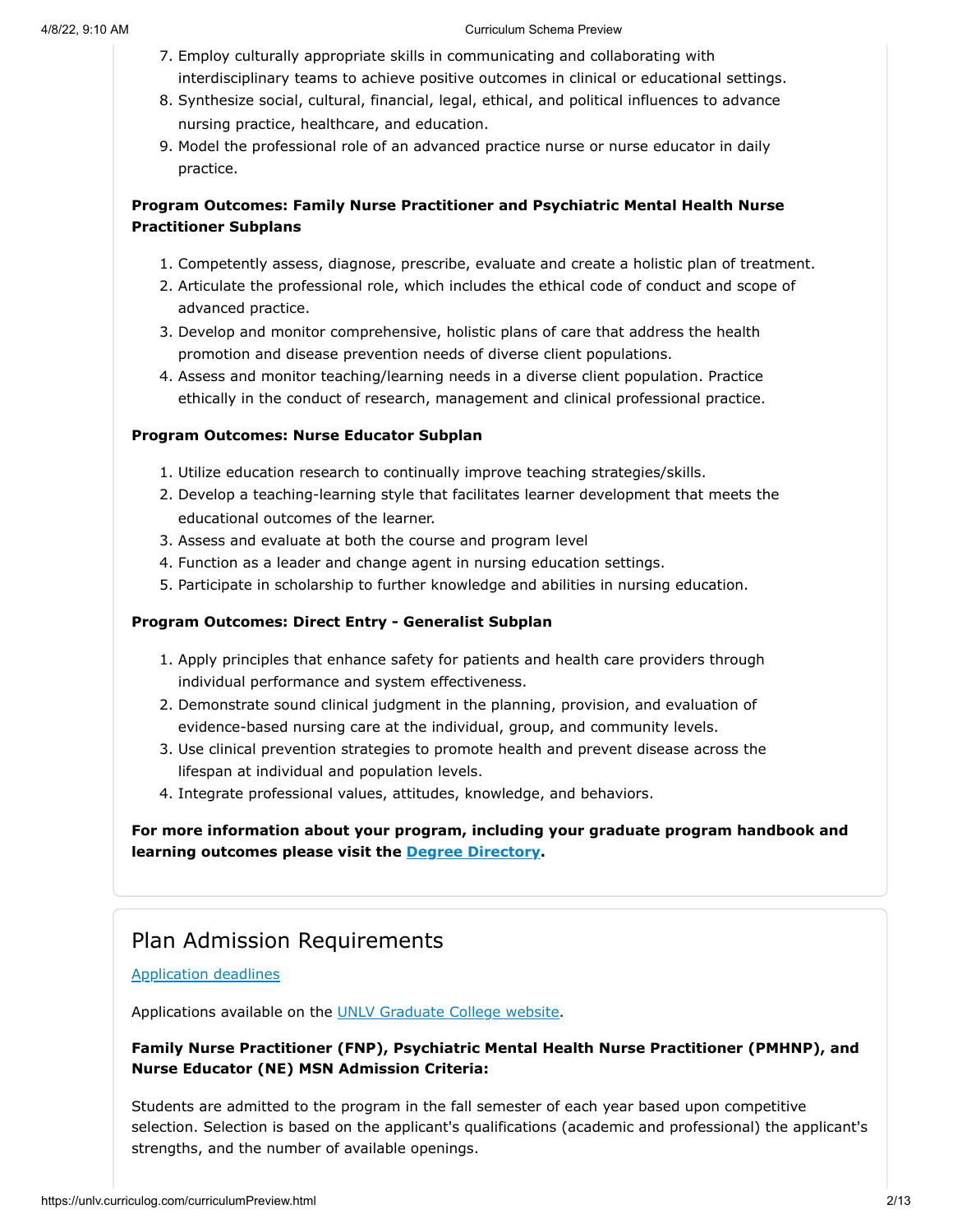Students make simultaneous application to the Graduate College and the School of Nursing.

Students may take the following courses as a non-degree-seeking student. No more than nine credits of course work as a "non-degree seeking student will be accepted toward the MSN program. Taking the courses below does not guarantee admission into the MSN program.

- NURS 704 Advanced Pathophysiology and Genetics I, 3 credits
- NURS 719 Health & Public Policy for Advanced Practice of Nursing, 3 credits
- NURS 730 Advanced Pharmacology and Genetics II, 3 credits

UNLV School of Nursing will not accept more than six transfer credits from an outside institution which cannot be in addition to "non-degree seeking" credits. Students who are requesting to transfer credits from an outside institution will not receive credit for non-degree seeking courses.

Cumulative Grade Point Average (GPA) of 3.00 or a GPA of 3.00 in the last two years of undergraduate work. The undergraduate nursing course work must have been completed at a nursing program accredited by the National League for Nursing Accrediting Commission or Commission on Collegiate Nursing Education.

If BSN GPA is between 2. 75 – 2. 99 on a 4. 0 scale, but students have taken a non-degree seeking graduate course(s) at UNLV with a grade of A- or A, or graduate GPA of 3. 5 and above, they can apply. Applicants who have taken an Advanced Pharmacology course may transfer the course credits if (a) the course was taken within five years, at the time of application and (b) approved by the course instructor.

Completion of undergraduate courses in nursing research, physical assessment (as currently taught in the undergraduate program of nursing at UNLV), and a course in introductory statistics. These courses must have been completed with a grade of C or better. Students are expected to possess basic computer skills, including word processing. If not, the student should seek that content prior to enrollment.

- 1. Three letters of recommendation from former instructors or employers that speak to the applicant's potential to complete the graduate program must be submitted to the school. The evaluators should speak to the student's professional nursing competency, including application of theory, quality of patient care, independent judgment when appropriate; relationship with team members such as nurses, physicians, and others; leadership skills; and personal responsibility and accountability.
- 2. A current resumé or curriculum vita.
- 3. A statement of approximately 300 words describing the student's professional goals and reason for seeking graduate education.
- 4. Current, unrestricted, valid RN license in state of residence.
- 5. Have practiced as a baccalaureate-prepared registered nurse (RN) for a minimum of 2000 hours prior to beginning coursework for the MSN program.
- 6. Submit official transcripts for all previous college and professional schools to the Graduate College. Upload unofficial transcripts as part of the Graduate College application. If unofficial transcripts are unavailable, please request official transcripts be sent to the Graduate College.
- 7. Seat Holding Fee: A one-time, non-refundable deposit of \$500 is required as a seat holding fee. This deposit will be credited towards tuition costs once admissions acceptance has been completed.

Family Nurse Practitioner and Psychiatric Mental Health Nurse Practitioner Subplans:

• Students seeking admission to the FNP and PMHNP subplans must submit a resume or vita that demonstrates a minimum of one-year clinical experience as a RN. It is recommended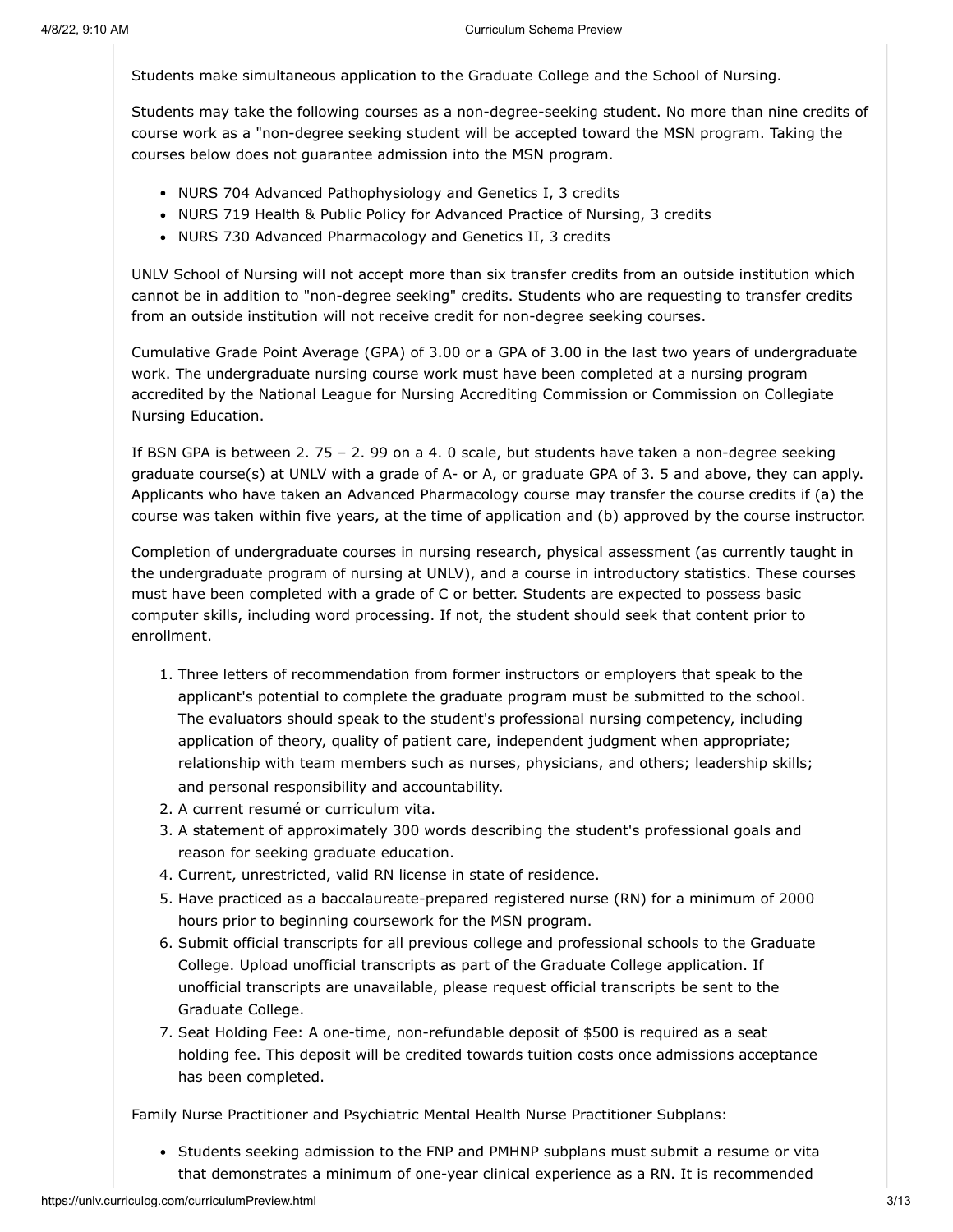that the most recent years of practice be in the area directly related to the student's proposed pathway of study.

Nurse Educator Subplan:

• Students seeking admission into the NE subplan are required to have completed one year of clinical practice prior to enrollment in the first nursing education practicum course (NURS 733 ).

#### **Direct Entry - Generalist MSN Admission Criteria:**

Selection is based on the applicant's qualifications (academic metrics, experiences, and attributes), and the number of available openings.

Students make simultaneous applications to the Graduate College and the School of Nursing.

UNLV School of Nursing will not accept NURS transfer credits from an outside institution.

A Cumulative Grade Point Average (GPA) of 2.5 from the student's previously earned bachelor's degree and a minimum of 3.0 GPA from required nursing prerequisites are the minimum GPA requirements for admission. Nursing prerequisites must be completed by the start of the program.

Nursing Prerequisites:

Applicants must have the following or equivalent undergraduate education:

- **General Education**: General Psychology, Principles of Sociology, College Algebra.
- **Science and Nursing**: General Microbiology, Human Anatomy and Physiology I, Human Anatomy and Physiology II, Nutrition, Development Across the Lifespan.
- **Statistics:** Statistics for the Health Sciences is preferred; other introductory statistics courses will be considered.

Students seeking admission to the DEMSN must also complete or provide the following:

- 1. Must have a baccalaureate degree in a discipline other than Nursing, from a regionally accredited institution.
- 2. A current resumé or curriculum vita.
- 3. A statement of intent describing experiences related to professionalism, service, time management, and organizational skills. The statement of intent criteria will be provided at the time of application.
- 4. Completion of Interview. Interview criteria will be provided at the time of application.
- 5. Submit official transcripts for all previous college and professional schools to the Graduate College. Upload unofficial transcripts as part of the Graduate College application. If unofficial transcripts are unavailable, please request official transcripts be sent to the Graduate College.
- 6. Seat Holding Fee: A one-time, non-refundable deposit of \$500 is required as a seat holding fee. This deposit will be credited towards tuition costs once admissions acceptance has been completed.

#### **Accepted Applicants to all MSN Subplans:**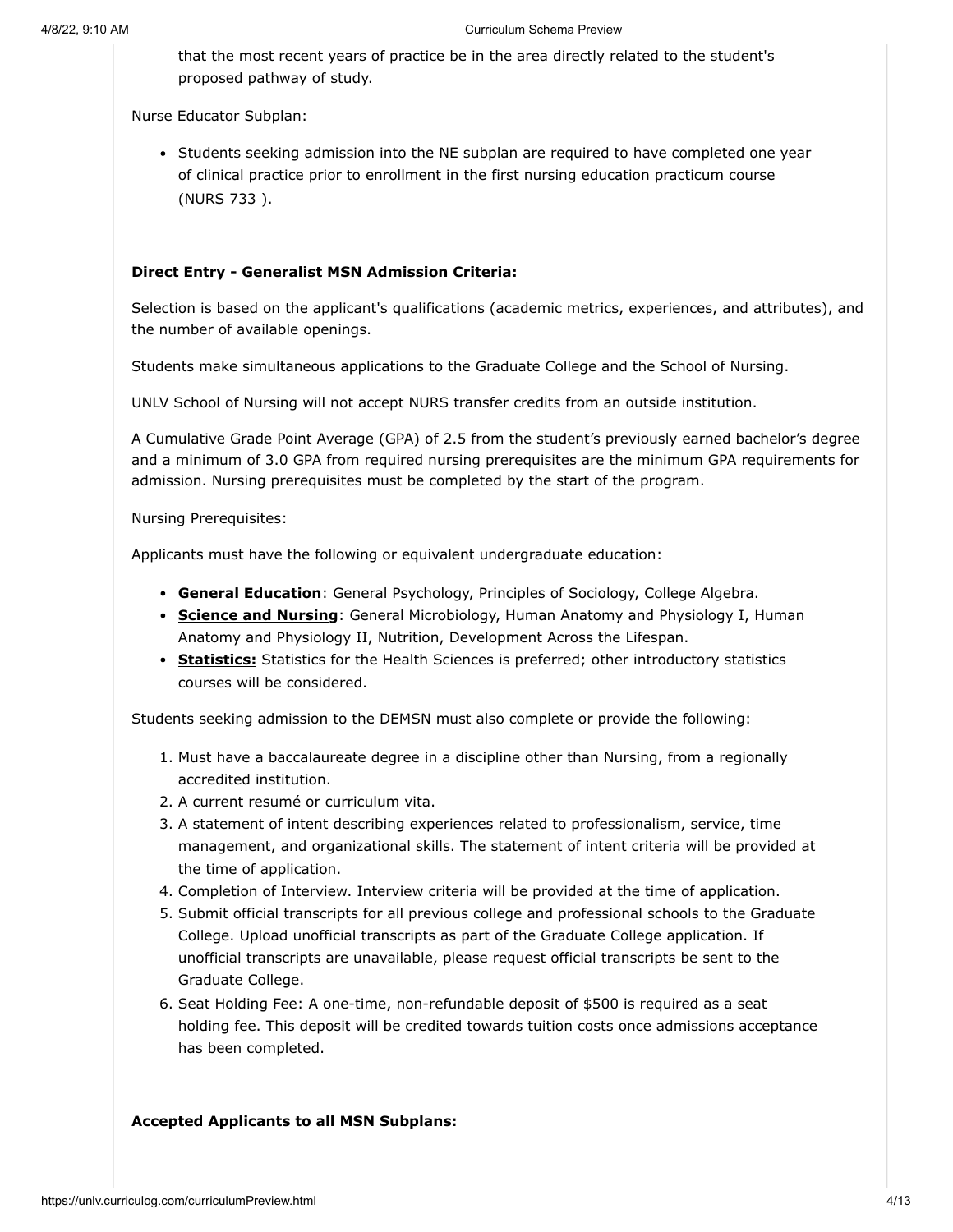Accepted applicants must, prior to enrollment, show evidence of current health insurance, proof of required immunizations, validation of a negative drug screen and background check, and health data requirements. These requirements are identified in the student handbook.

[All domestic and international applicants must review and follow the Graduate College Admission and](http://www.unlv.edu/graduatecollege/futurestudents) Registration Requirements.

*Students are accepted into a degree program as described in the Graduate Catalog. The faculty and corresponding sub-disciplines and sub-plans within the described programs are subject to change at any time.*

## Plan Requirements

*See Subplan Requirements below.*

[Subplan 1: Family Nurse Practitioner](#page-4-0)

[Subplan 2: Nursing Education](#page-6-0)

[Subplan 3: Psychiatric Mental Health Nurse Practitioner](#page-7-0)

Subplan 4: Direct Entry - Generalist

# Subplan 1 Requirements: Family Nurse Practitioner

<span id="page-4-0"></span>Total Credits Required: 46

*View Subplan Disclaimer.*

# Course Requirements

## MSN Core – Credits: 18

NURS 703 Advanced Health Assessment 3 NURS 704 Advanced Pathophysiology and Genetics I 3 NURS 706 Nursing Theory and Research 3 NURS 711 Informatics and Quality Improvement 3 NURS 719R Health & Public Policy for Advanced Practice of Nursing 3 NURS 730 Advanced Pharmacology and Genetics II 3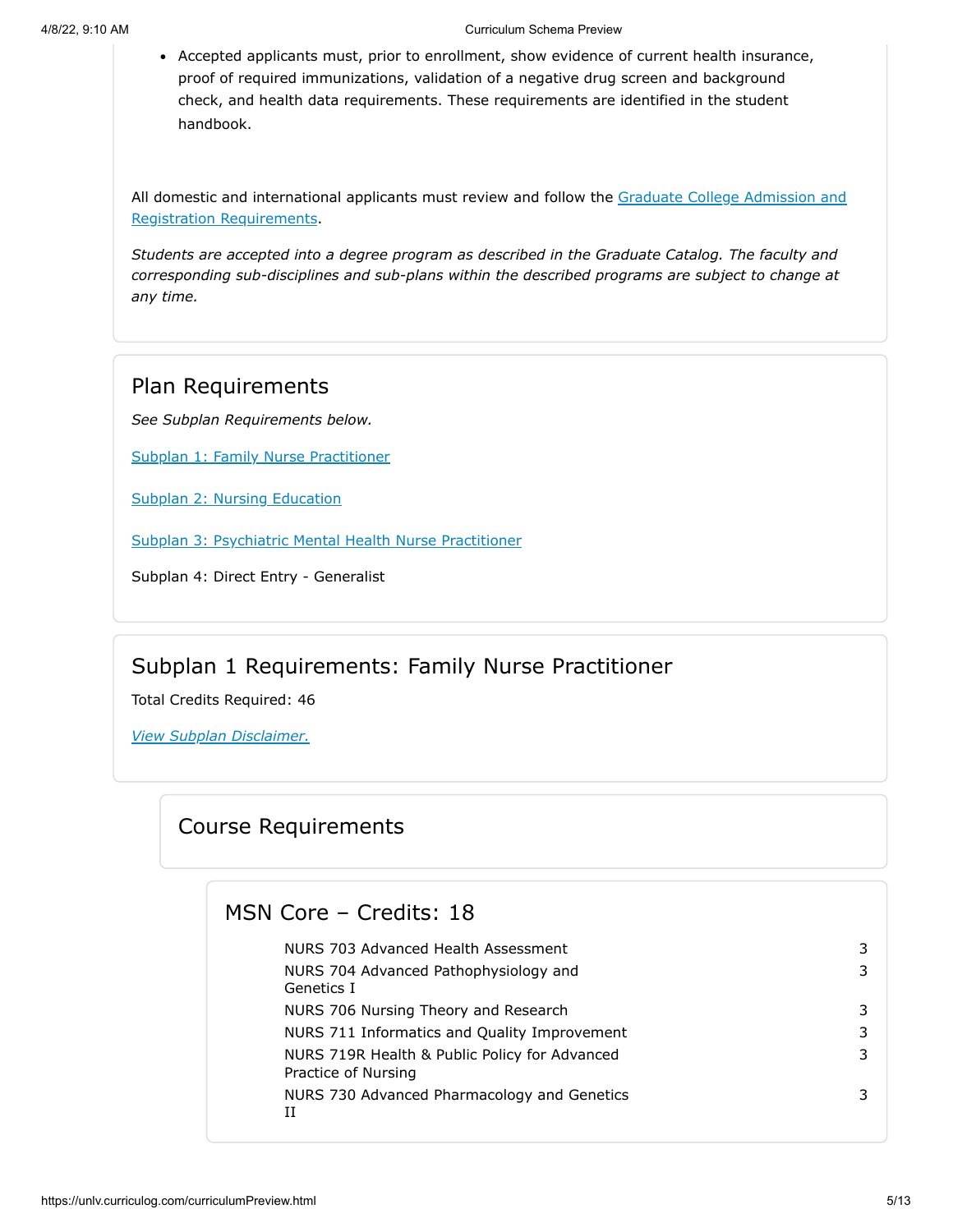# MSN FNP Required Courses – Credits: 27

| NURS 701 Diagnostic Reasoning and Clinical<br>Decision Making for the APRN |      |
|----------------------------------------------------------------------------|------|
| NURS 714 Family Theory and Health Promotion                                |      |
| NURS 740R FNP Adult and Women's Health                                     | 6    |
| NURS 750R FNP Children and OB                                              | 6    |
| NURS 752 Nurse Practitioner Business and Roles                             |      |
| NURS 760R FNP Geriatric and Chronic Illness                                | 6-81 |
|                                                                            |      |

### Culminating Experience - Credits: 1

NURS 761 Clinical Synthesis 1

# Degree Requirements

- 1. Maintain a cumulative grade point average of 3.00 or above each semester enrolled.
- 2. Receive a grade of B (3.00) or above in all required cognate and nursing courses. If less than a B, for example a B- (2.70), is earned, the course must be repeated. The student must be in good standing to repeat a course and any required course may be repeated only one time.
- 3. A student may register for a course only two times. A student who has registered for the same course twice and has withdrawn or received a grade less than B is ineligible for readmission unless approved by the UNLV Graduate College.
- 4. If a student fails two courses or has withdrawn from two courses or received a grad less than B in two courses they are ineligible for readmission unless approved by the Graduate College.
- 5. Complete a minimum of six semester credits in each calendar year.
- 6. Continuously register for a minimum of three (3) semester credits each semester while working on the thesis or capstone project.
- 7. In order to maintain clinical competency the FNP student must continuously register for at least three (3) credits of NURS 773 (clinical practicum) each semester while working on a culminating project if all required clinical courses are complete.
- 8. UNLV School of Nursing will not accept more than six transfer credits from an outside institution. The MSN Coordinator and the Graduate College must approve transfer credit.
- 9. Credit by Challenge Examination: Graduate courses with a 700 number or above may not be challenged for credit.
- 10. Six-Year Completion Rule: All degree requirements must be completed within six calendar years from the date of matriculation. No credit may be used in an advanced degree program for course work completed more than six calendar years immediately preceding the term in which all degree requirements are completed.
- 11. Graduation Requirements: Students have a choice of the catalog under which they wish to graduate. They may choose between: 1) the year of official matriculation, or 2) the year of graduation. Students are encouraged to meet the requirements of the current catalog.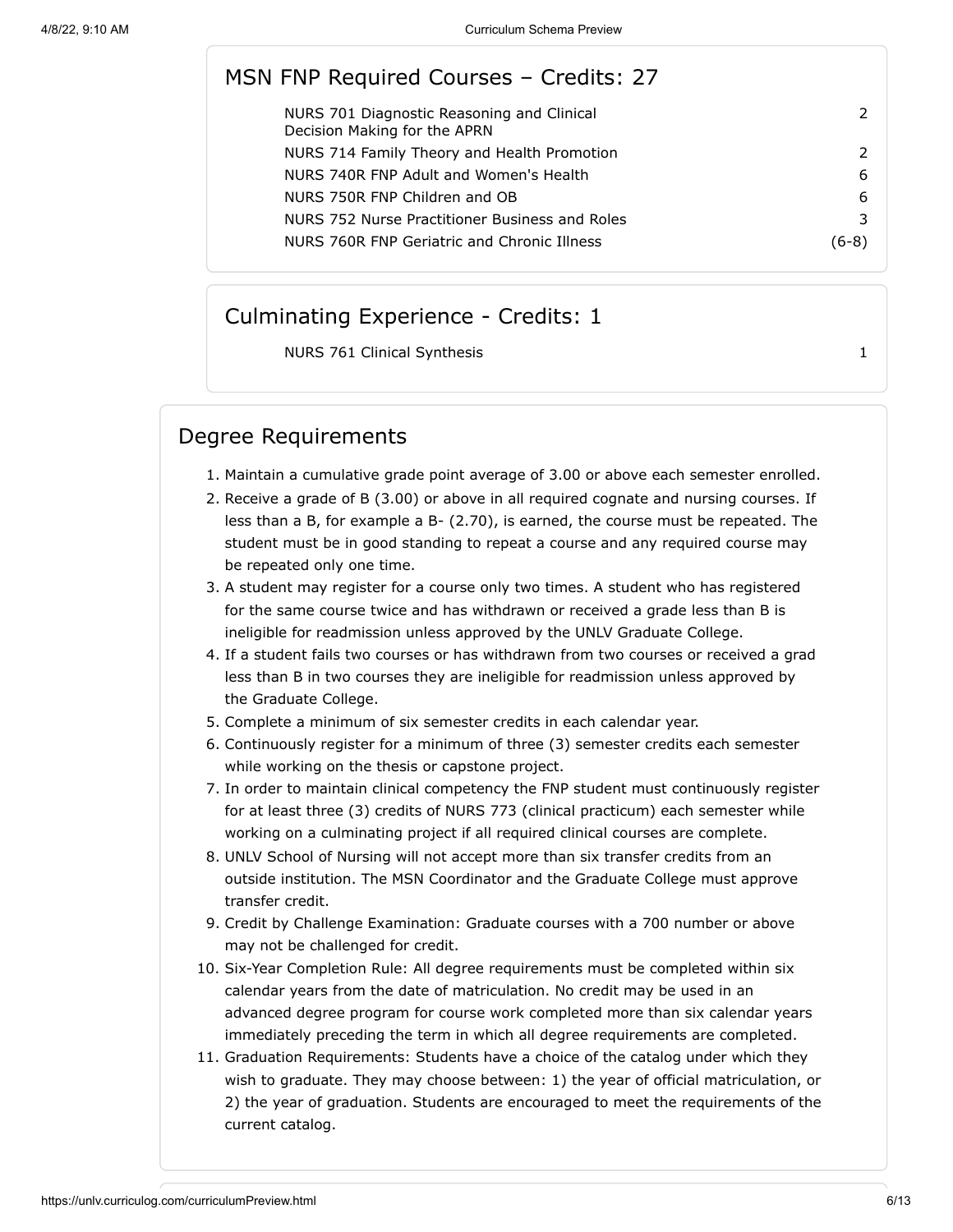# Graduation Requirements

1. The student must submit all required forms to the Graduate College as well as apply for graduation up to two semesters prior to completing their degree requirements.

## Subplan 2 Requirements: Nursing Education

<span id="page-6-0"></span>Total Credits Required: 33

*View Subplan Disclaimers.*

# Course Requirements

# MSN Core – Credits: 18

| NURS 703 Advanced Health Assessment                                  | 3 |
|----------------------------------------------------------------------|---|
| NURS 704 Advanced Pathophysiology and<br>Genetics I                  | 3 |
| NURS 706 Nursing Theory and Research                                 | 3 |
| NURS 711 Informatics and Quality Improvement                         | 3 |
| NURS 719R Health & Public Policy for Advanced<br>Practice of Nursing | 3 |
| NURS 730 Advanced Pharmacology and Genetics<br>TΤ                    | 3 |

# MSN EDU Required Courses – Credits: 14

| NURS 709 Teaching and Learning in Nursing<br>Education               |  |
|----------------------------------------------------------------------|--|
| NURS 710 Course Level Evaluation Strategies for<br>Nurse Educators   |  |
| NURS 724 Developing & Evaluating Curriculum<br>for Nursing Education |  |
| NURS 733 Nursing Education Practicum I                               |  |
| NURS 743 Nursing Education Practicum 2                               |  |
|                                                                      |  |

# Culminating Experience – Credits: 1

NURS 753 Nurse Educator Scholarship Project 1 1

# Degree Requirements

1. Maintain a cumulative grade point average of 3.00 or above each semester enrolled.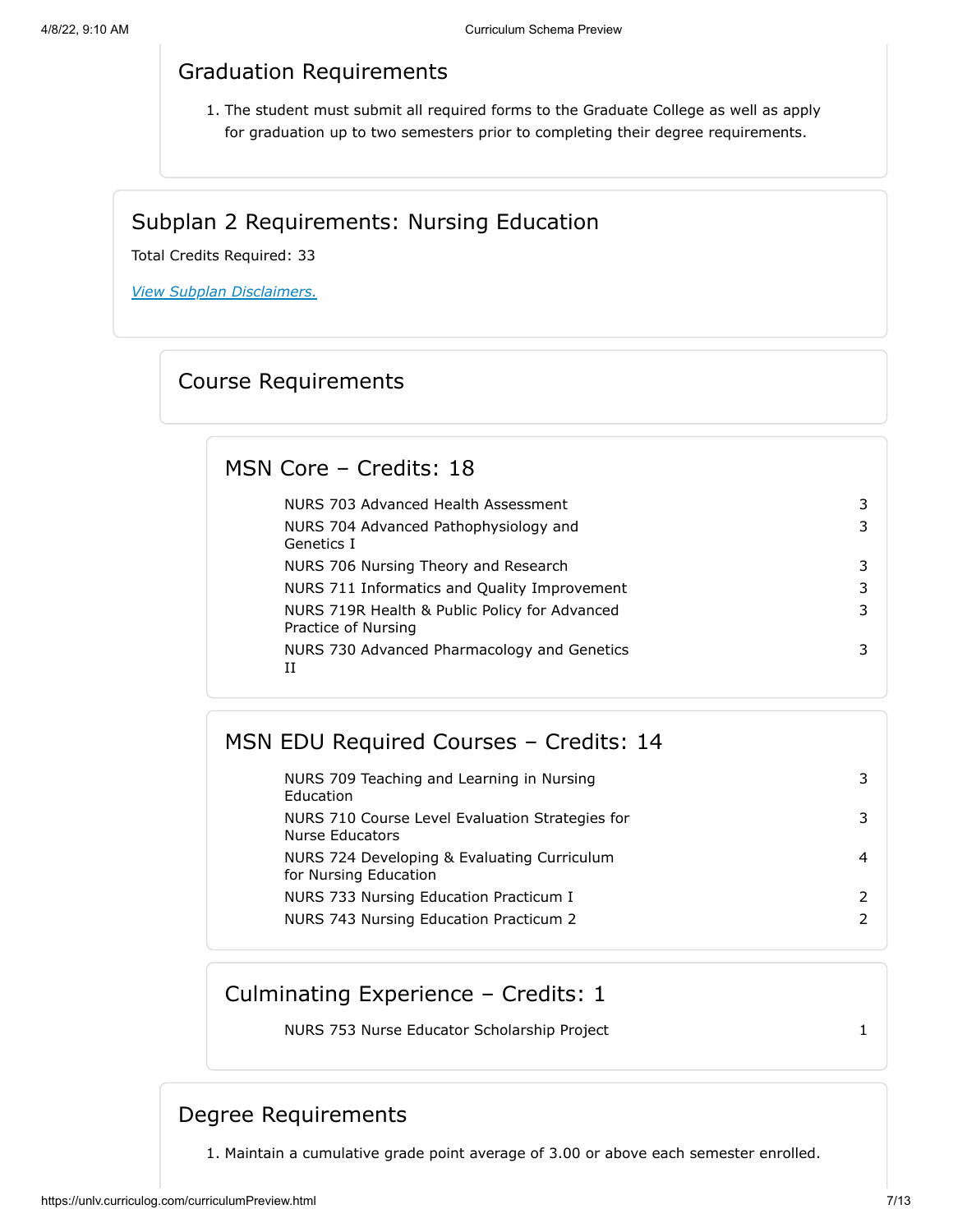- 2. Receive a grade of B (3.00) or above in all required cognate and nursing courses. If less than a B, for example a B- (2.70), is earned, the course must be repeated. The student must be in good standing to repeat a course and any required course may be repeated only one time.
- 3. A student may register for a course only two times. A student who has registered for the same course twice and has withdrawn or received a grade less than B is ineligible for readmission unless approved by the UNLV Graduate College.
- 4. If a student fails two courses or has withdrawn from two courses or received a grad less than B in two courses they are ineligible for readmission unless approved by the Graduate College.
- 5. Complete a minimum of six semester credits in each calendar year.
- 6. Continuously register for a minimum of three (3) semester credits each semester while working on the thesis, professional paper, or research utilization project.
- 7. In order to maintain clinical competency the FNP student must continuously register for at least three (3) credits of NURS 773 (clinical practicum) each semester while working on the thesis or capstone project if all required clinical courses are complete.
- 8. UNLV School of Nursing will not accept more than six transfer credits from an outside institution. The MSN Coordinator and the Graduate College must approve transfer credit.
- 9. Credit by Challenge Examination: Graduate courses with a 700 number or above may not be challenged for credit.
- 10. Six-Year Completion Rule: All degree requirements must be completed within six calendar years from the date of matriculation. No credit may be used in an advanced degree program for course work completed more than six calendar years immediately preceding the term in which all degree requirements are completed.
- 11. Graduation Requirements: Students have a choice of the catalog under which they wish to graduate. They may choose between: 1) the year of official matriculation, or 2) the year of graduation. Students are encouraged to meet the requirements of the current catalog.

# Graduation Requirements

1. The student must submit all required forms to the Graduate College as well as apply for graduation up to two semesters prior to completing their degree requirements.

# Subplan 3 Requirements: Psychiatric Mental Health Nurse Practitioner

<span id="page-7-0"></span>Total Credits Required: 46

*View Subplan Disclaimer.*

# Course Requirements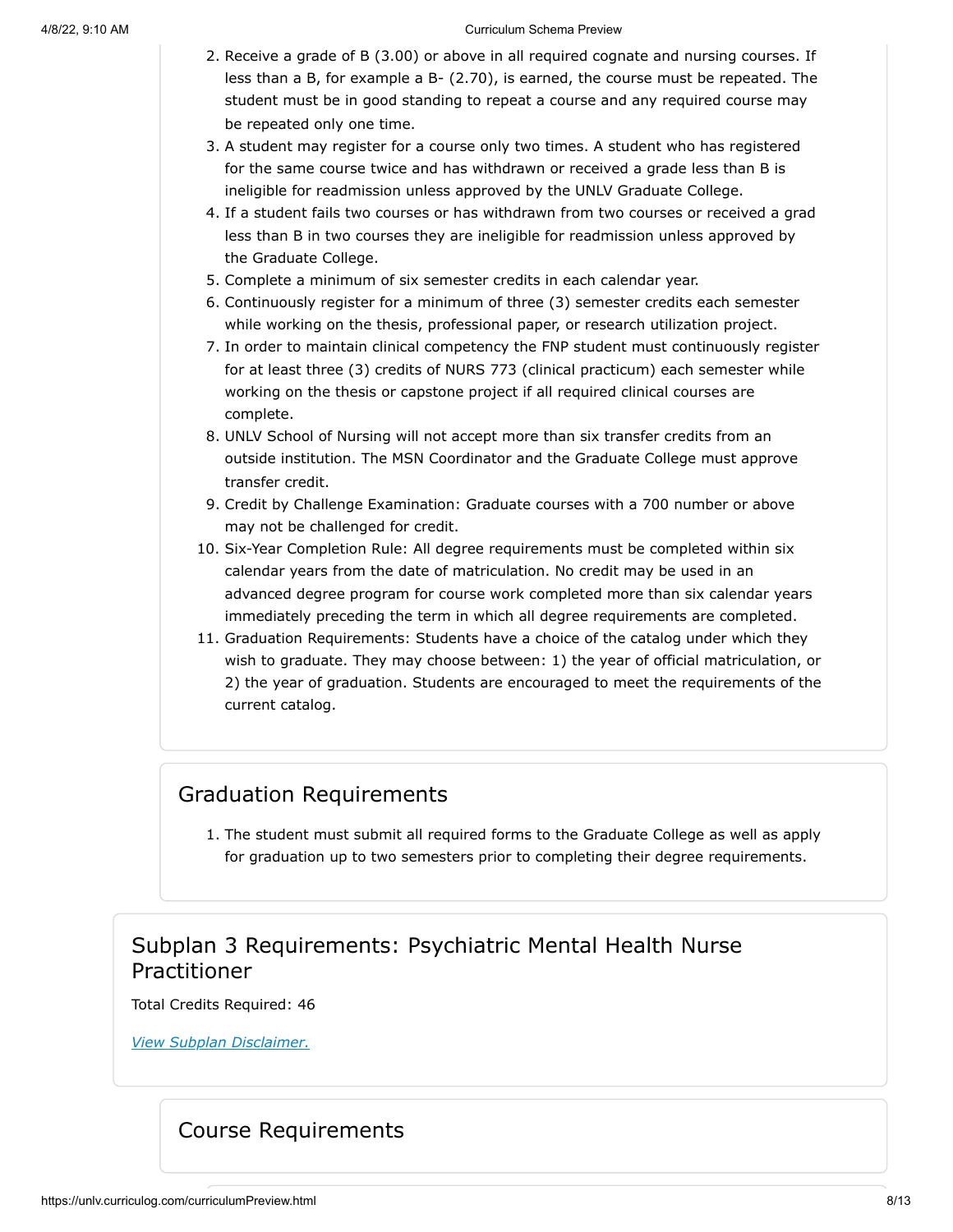## MSN Core – Credits: 18

| NURS 703 Advanced Health Assessment                                  | 3 |
|----------------------------------------------------------------------|---|
| NURS 704 Advanced Pathophysiology and<br>Genetics I                  | 3 |
| NURS 706 Nursing Theory and Research                                 | 3 |
| NURS 711 Informatics and Quality Improvement                         | 3 |
| NURS 719R Health & Public Policy for Advanced<br>Practice of Nursing | 3 |
| NURS 730 Advanced Pharmacology and Genetics<br>TΤ                    | 3 |
|                                                                      |   |

# MSN PMHNP Required Courses – Credits: 27

| NURS 701 Diagnostic Reasoning and Clinical<br>Decision Making for the APRN | 2             |
|----------------------------------------------------------------------------|---------------|
| NURS 714 Family Theory and Health Promotion                                | $\mathcal{P}$ |
| NURS 752 Nurse Practitioner Business and Roles                             | 3             |
| NURS 794 Psychiatric Mental Health Nurse<br>Practitioner I                 | 6             |
| NURS 796 Psychopharmacology Across the<br>Lifespan                         | 3             |
| NURS 796L Psychopharmacology Across the<br>Lifespan Lab                    | 5.            |
| NURS 799 Psychiatric Mental Health Nurse<br>Practitioner III               | 6             |

# Culminating Experience - Credits: 1

NURS 761 Clinical Synthesis 1

## Degree Requirements

- 1. Maintain a cumulative grade point average of 3.00 or above each semester enrolled.
- 2. Receive a grade of B (3.00) or above in all required cognate and nursing courses. If less than a B, for example, a B- (2. 70), is earned, the course must be repeated. The student must be in good standing to repeat a course and any required course may be repeated only one time.
- 3. A student may register for a course only two times. A student who has registered for the same course twice and has withdrawn or received a grade less than B is ineligible for readmission unless approved by the UNLV Graduate College.
- 4. If a student fails two courses or has withdrawn from two courses or received a grade less than B in two courses they are ineligible for readmission unless approved by the Graduate College.
- 5. Complete a minimum of six semester credits in each calendar year.
- 6. Continuously register for a minimum of three (3) semester credits each semester while working on the thesis or capstone project.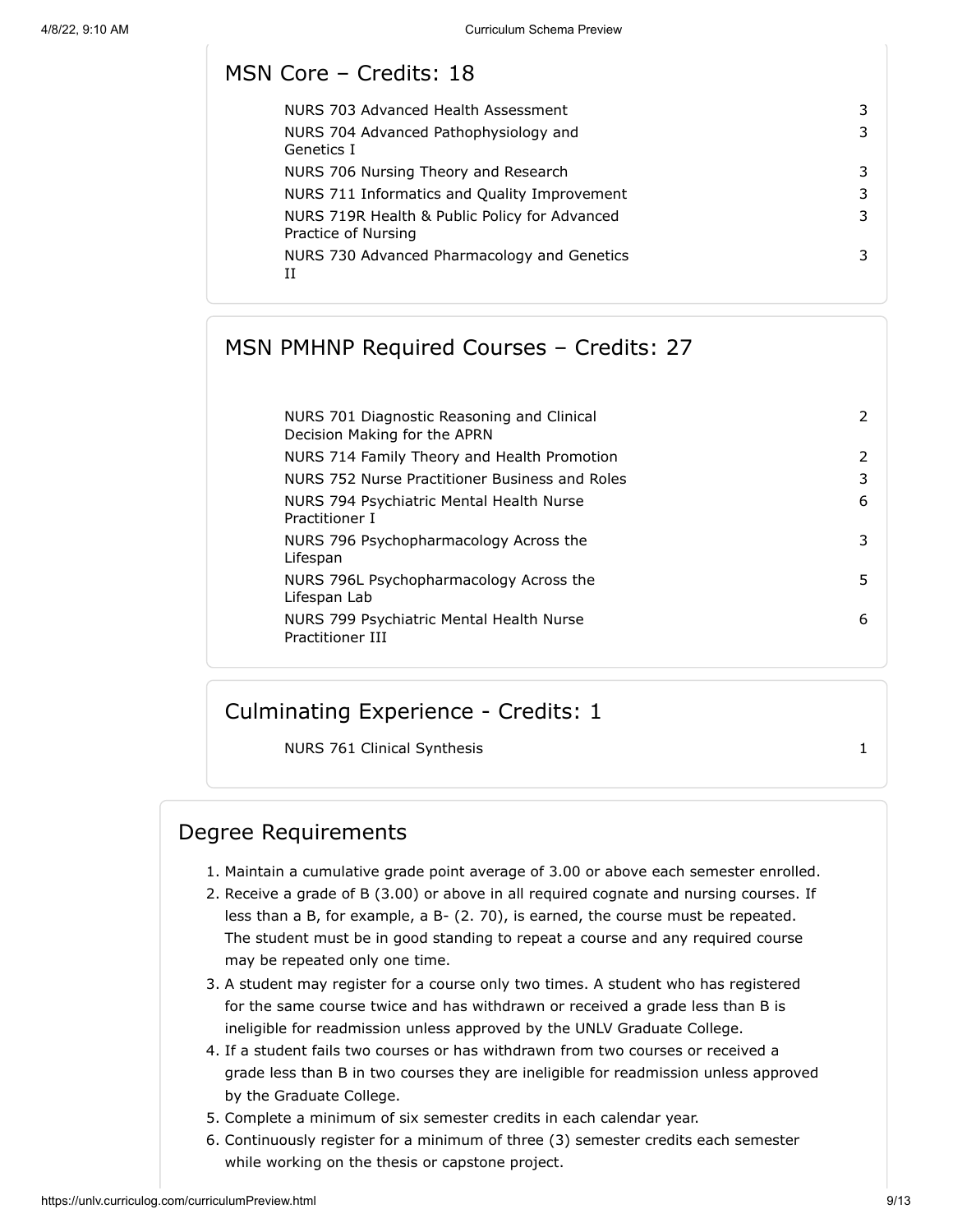- 7. In order to maintain clinical competency the student must continuously register for at least three (3) credits of NURS 773 (clinical practicum) each semester while working on a culminating project if all required clinical courses are complete.
- 8. UNLV School of Nursing will not accept more than six transfer credits from an outside institution. The MSN Coordinator and the Graduate College must approve transfer credit.
- 9. Credit by Challenge Examination: Graduate courses with a 700 number or above may not be challenged for credit.
- 10. Six-Year Completion Rule: All degree requirements must be completed within six calendar years from the date of matriculation. No credit may be used in an advanced degree program for course work completed more than six calendar years immediately preceding the term in which all degree requirements are completed.
- 11. Graduation Requirements: Students have a choice of the catalog under which they wish to graduate. They may choose between: 1) the year of official matriculation, or 2) the year of graduation. Students are encouraged to meet the requirements of the current catalog.

# Graduation Requirements

1. The student must submit all required forms to the Graduate College as well as apply for graduation up to two semesters prior to completing their degree requirements.

## Subplan 4 Requirements: Direct Entry - Generalist

Total Credits Required: 48

*View Subplan Disclaimer.*

# Course Requirements

## MSN Core – Credits: 15

| 3 |
|---|
| 3 |
| 3 |
| 3 |
| 3 |
|   |

MSN Direct Entry - Generalist Required Courses – Credits: 32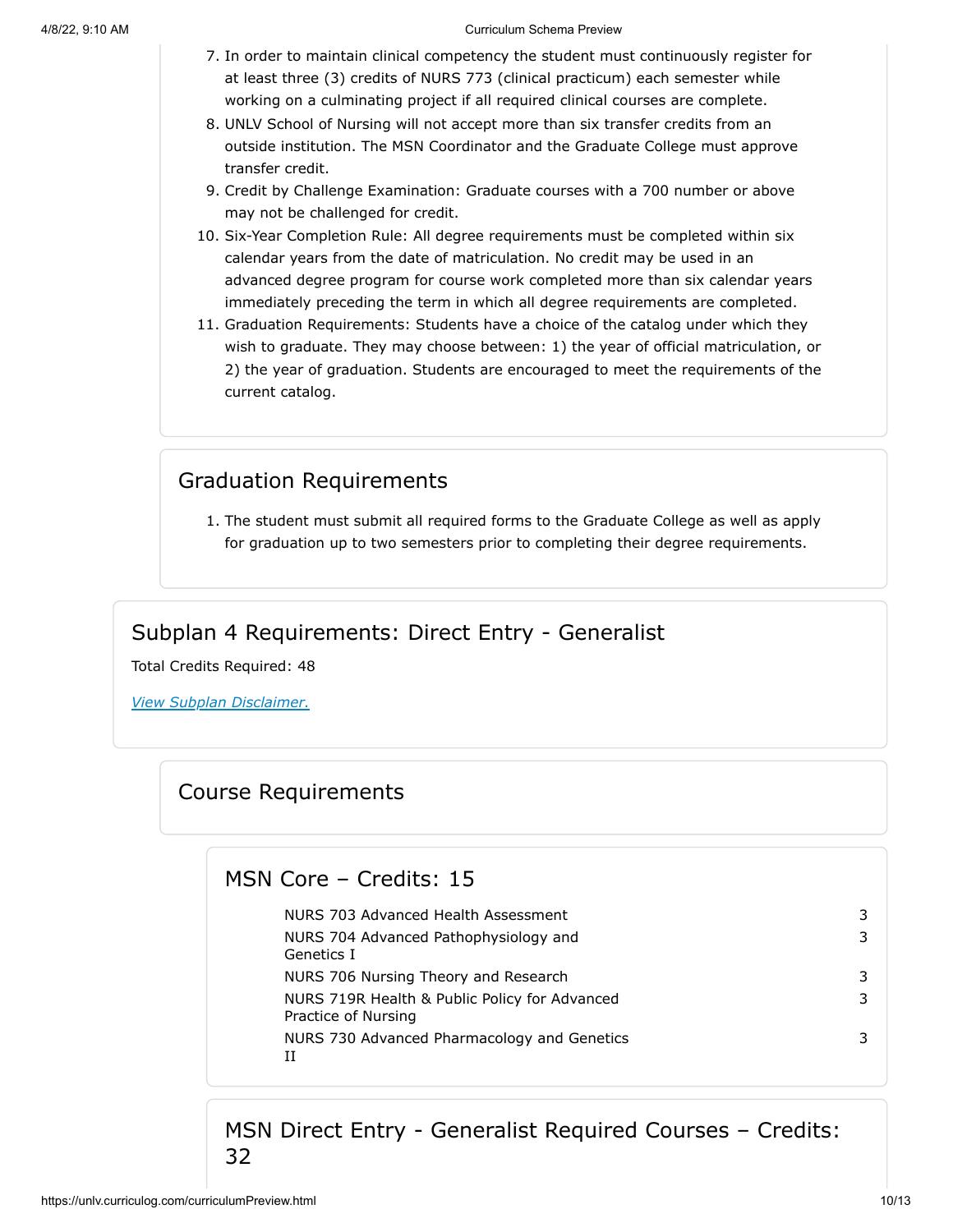NURS 502 Nursing Care of Specialty Populations Across the Lifespan - 6 NURS 505 Foundations of Patient-Centered Care - 7 NURS 520 Pathophysiology and Pharmacology for Nursing - 3 NURS 513 Medical - Surgical Nursing - 7 NURS 519 Mental Health Nursing - 3 NURS 731 Complex Nursing Care of Diverse Populations - 4 NURS 727 Nursing Leadership and Practice Readiness - 2

## Culminating Experience - Credits: 1

NURS 761 Clinical Synthesis 1

# Degree Requirements

- 1. Maintain a cumulative grade point average of 3.00 or above each semester enrolled.
- 2. Receive a grade of B (3.00) or above in all required cognate and nursing courses. If less than a B, for example, a B- (2. 70), is earned, the course must be repeated. The student must be in good standing to repeat a course and any required course may be repeated only one time.
- 3. A student may register for a course only two times. A student who has registered for the same course twice and has withdrawn or received a grade less than B is ineligible for readmission unless approved by the UNLV Graduate College.
- 4. If a student fails two courses or has withdrawn from two courses or received a grade less than B in two courses they are ineligible for readmission unless approved by the Graduate College.
- 5. Complete a minimum of six semester credits in each calendar year.
- 6. Continuously register for a minimum of three (3) semester credits each semester while working on the thesis or capstone project.
- 7. In order to maintain clinical competency the student must continuously register for at least three (3) credits of NURS 773 (clinical practicum) each semester while working on a culminating project if all required clinical courses are complete.
- 8. UNLV School of Nursing will not accept more than six transfer credits from an outside institution. The MSN Coordinator and the Graduate College must approve transfer credit.
- 9. Credit by Challenge Examination: Graduate courses with a 700 number or above may not be challenged for credit.
- 10. Six-Year Completion Rule: All degree requirements must be completed within six calendar years from the date of matriculation. No credit may be used in an advanced degree program for course work completed more than six calendar years immediately preceding the term in which all degree requirements are completed.
- 11. Graduation Requirements: Students have a choice of the catalog under which they wish to graduate. They may choose between: 1) the year of official matriculation, or 2) the year of graduation. Students are encouraged to meet the requirements of the current catalog.

# Graduation Requirements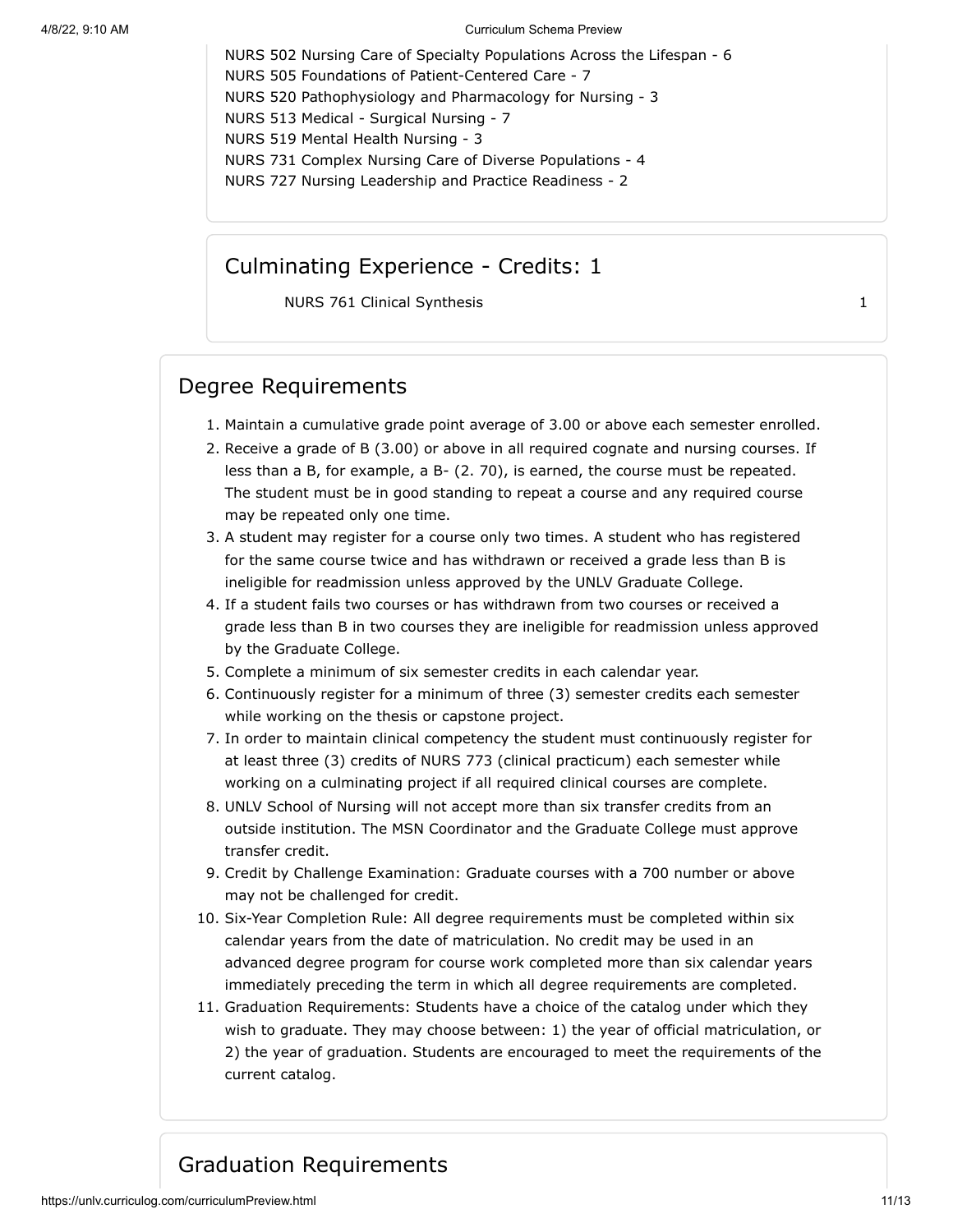The student must submit all required forms to the Graduate College as well as apply for graduation up to two semesters prior to completing their degree requirements.

## Plan Graduation Requirements

*Refer to your subplan for Graduation Requirements.*

[Subplan 1: Family Nurse Practitioner](#page-4-0)

[Subplan 2: Nursing Education](#page-6-0)

[Subplan 3: Psychiatric Mental Health Nurse Practitioner](#page-7-0)

Subplan 4: Direct Entry - Generalist

### Plan Disclaimers

- **Subplan 1 - Family Nurse Practitioner subplan:** In Nevada, the educational prerequisites for professional licensure or certification for the Master of Science in Nursing Family Nurse Practitioner (MSN Family Nurse Practitioner) are an active Nevada RN License, National Certification as a Family Nurse Practitioner, and graduation from a nationally accredited Nursing Program with a minimum of 500+ hours of direct patient care. The MSN Family Nurse Practitioner subplan does satisfy those licensure and certification requirements. However, UNLV School of Nursing has not made a determination with respect to the licensure requirements in any other state. As such, MSN Family Nurse Practitioner is not authorized in any other state in which the prospective or enrolled student resides. If you reside in a state other than Nevada, UNLV will refund the application fee in accordance with its procedures. License requirements for other states are being explored. Please check our website for current information about Fall 2019 application.
- **Subplan 2 Nursing Education subplan:** This program does not result in licensure and certification.
- **Subplan 3 - Psychiatric Mental Health Nurse Practitioner subplan:** In Nevada, the educational prerequisites for professional licensure or certification for the Master of Science - Nursing Psychiatric Mental Health Nurse Practitioner (MSN PMH Nurse Practitioner) are an active Nevada RN License, National Certification as a Psychiatric Mental Health Nurse Practitioner, and graduation from a nationally accredited Nursing Program with a minimum of 500+ hours of direct patient care. The MSN Psychiatric Mental Health Nurse Practitioner subplan does satisfy those licensure and certification requirements. However, UNLV School of Nursing has not made a determination with respect to the licensure requirements in any other state. As such, MSN Psychiatric Mental Health Nurse Practitioner is not authorized in any other state in which the prospective or enrolled student resides. If you reside in a state other than Nevada, UNLV will refund the application fee in accordance with its procedures. License requirements for other states are being explored. Please check our website for current information about Fall 2019 application.